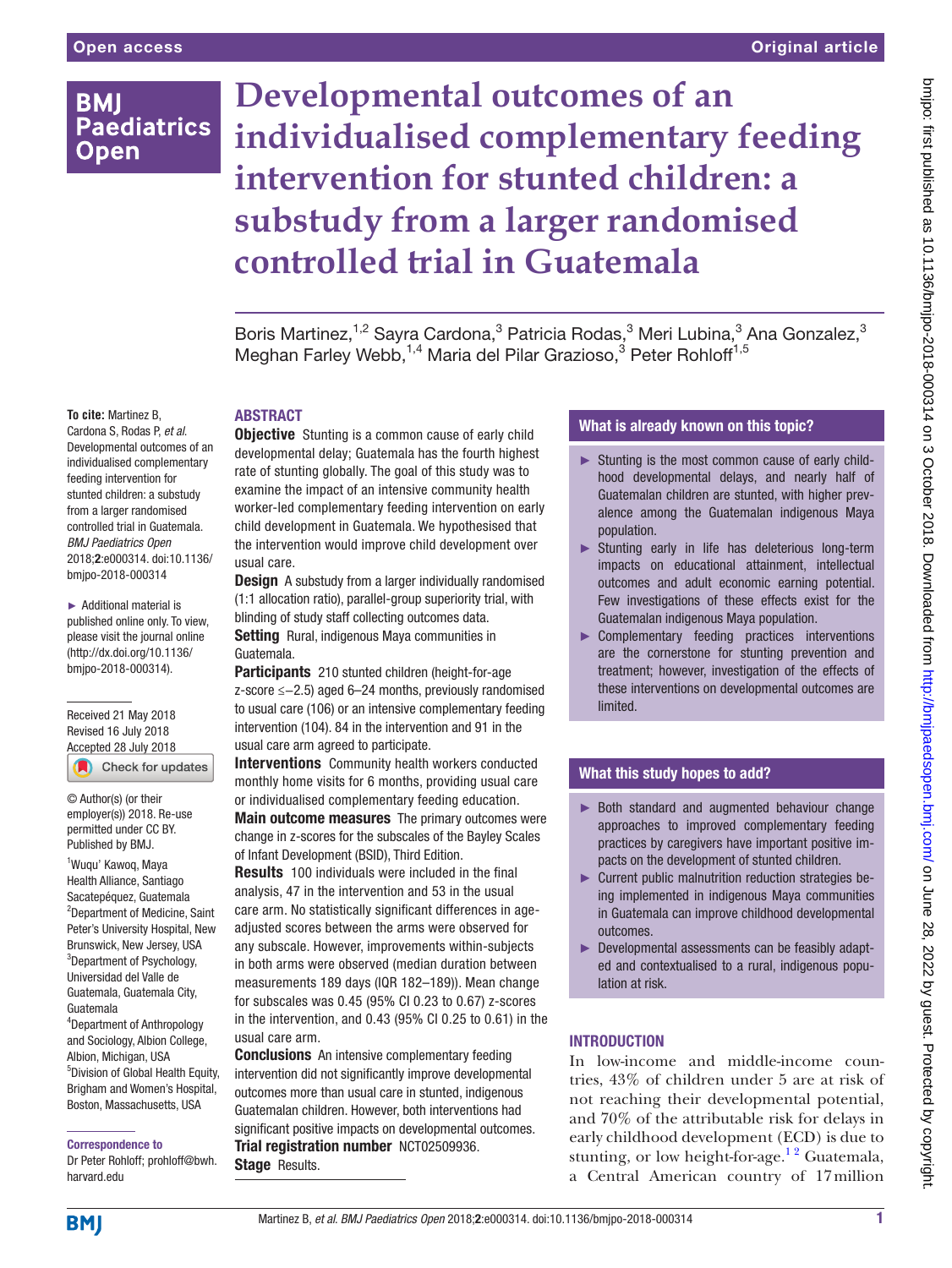inhabitants, has the highest rate of stunting in the Western Hemisphere.<sup>[3](#page-7-1)</sup> The burden of stunting disproportionately affects the rural, indigenous Maya population, where stunting often exceeds 70% and complementary feeding and dietary diversity indicators are poor. $4-6$ 

Early scientific research in Guatemala was critical to the international community's understanding of stunting's impact on human capital. The Institute of Nutrition of Central America and Panama cohort study—conducted from 1969 to 1977, with long-term follow-up—demonstrated the deleterious impacts of stunting on educational attainment, intellectual outcomes and adult economic earning potential.<sup>7</sup> Subsequently, there have been extensive investigations of stunting's nutritional and sociodemographic correlates in the indigenous Maya population. However, there have been few investigations of developmental outcomes or of the impact of contemporary nutritional interventions on ECD.<sup>8-11</sup>

Given the gaps in adequate complementary feeding practices and diet quality, interventions to promote caregiver knowledge around infant-child feeding are an important strategy in Guatemala. $5612$  This strategy is supported by international evidence, with several studies showing that linear growth is strongly correlated with better development and that complementary feeding education interventions improve stunting.<sup>11 13-15</sup> However, there has been limited direct investigation of the effect of complementary feeding on developmental outcomes.[16–18](#page-7-7) This is an important knowledge gap, because feeding interventions may at times have small direct impacts on linear growth velocity but conceivably larger impacts on developmental outcomes. Therefore, directly measuring these developmental outcomes may generate additional evidence supporting the interventions, which could have important policy implications in a country like Guatemala, where debate over the value of standard child nutrition programme offerings is ongoing. $\frac{1920}{20}$ 

In this study, we contribute by assessing developmental outcomes in indigenous Maya infants in rural Guatemala. We hypothesised that an individualised, intensive approach to caregiver complementary feeding education would improve outcomes over usual care. We individually randomised child-caregiver dyads (aged 6–24 months, height-for-age z-score ≤−2.5) to 6 months of usual care, which included home-based growth monitoring and micronutrient and food supplementation, versus usual care augmented with individualised complementary feeding education, using monthly structured interviews and active goal-setting to promote incremental improvements.

#### **METHODS**

#### Study context

This study was conducted at Maya Health Alliance (MHA), a primary healthcare organisation working in rural Maya communities. At MHA, nutrition community

health workers (CHW) provide home-based services to children aged  $6-24$  months with stunting.<sup>[20](#page-7-9)</sup> The study was conducted in Tecpán, Chimaltenango (population 95 000), with a settlement of agricultural Kaqchikel Maya families living 25 km from the town centre. The study was conducted according to the principles of Declaration of Helsinki.

#### Trial design

This was a planned substudy on developmental outcomes within a larger, individually randomised, two-arm trial comparing individualised complementary feeding caregiver education with usual care (Clinicaltrials.gov Identifier: NCT02509936), described in detail elsewhere.<sup>20</sup> Briefly, eligibility criteria included: children aged between 6 and 24 months and lengthfor-age z-score  $\leq$ -2.5 SD by WHO standards.<sup>[21](#page-7-10)</sup> Exclusion criteria were acute malnutrition (weight-for-length z-score of ≤−2 SD) or severe medical illness. Study interventions were delivered by two CHW teams, each consisting of two CHWs. One team provided usual care while the other provided the intervention. Child-caregiver dyads were recruited and written informed consent obtained by a study staff member not involved in the intervention. At enrolment, child's anthropometric and dietary feeding practices as well as household demographic and socioeconomic characteristics were obtained. Household developmental stimulation data was gathered at enrolment using the Family Care Indicators (FCI) interview. $22$  Due to the considerable time and expense constraints related to administering psychometric testing, a subset of subjects, namely those consecutively recruited for the larger study during the first 5 months  $(n=210,$  [figure](#page-2-0) 1), were invited to participate in the substudy. Study outcomes (subscale scores on the Bayley Scales of Infant Development, Third Edition (BSID-III))<sup>[23](#page-7-12)</sup> were obtained at 0 and 6 months by trained study psychologists from the Universidad del Valle de Guatemala, supported by MHA interpreters (Maya Kaqchikel/Spanish). Both psychologists and interpreters were blinded to study allocation.

#### Study interventions

The study duration was 6 months. As described elsewhere, $24$  the usual care arm received a monthly homevisit regimen from a team of CHWs including growth monitoring, daily multiple micronutrient powder supplement (ferrous fumarate 12.5mg, zinc gluconate 5mg, retinol acetate 300 μg, folic acid 160 μg and ascorbic acid 30mg; Prodipa, Guatemala City, Guatemala); and a biweekly food ration (beans 1000g, eggs 20 units and *Incaparina* 900g (a common corn and soy-based food supplement; Alimentos, Guatemala City, Guatemala)). For the intervention arm, subjects received usual care and monthly individualised caregiver counselling focused on improving meal frequency and dietary diversity for the child,<sup>[25](#page-7-14)</sup> from a separate CHW team.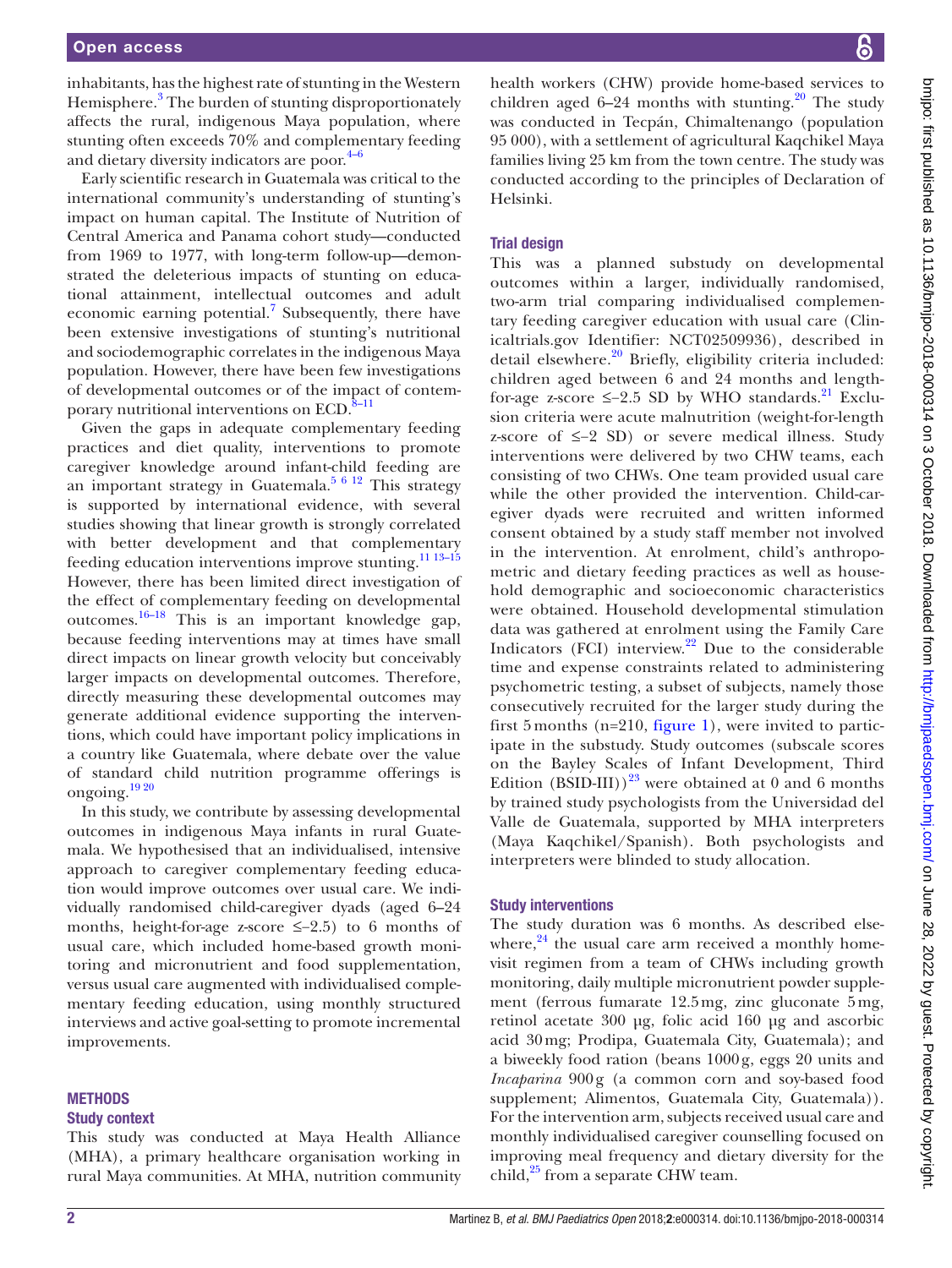

<span id="page-2-0"></span>Figure 1 Subject enrolment, randomisation and follow-up. BSID-III, Bayley Scales of Infant Development, Third Edition.

#### Study outcomes and measure

The primary outcome was a change in z-score for subscales of the BSID-III, calculated as described below. In preparation for use of the BSID-III, our team conducted a review of prior studies of psychometric testing with Guatemalan children, with the majority using previous versions of the BSID. $9-11\,26$  Despite its technical complexity, the BSID is widely used as a gold-standard instrument worldwide.<sup>2728</sup> Additionally, our lead psychologist (MPG) had extensive prior experience successfully using the tool in Guatemala. For these reasons, the BSID-III was chosen.

In preparation for testing, our team (interpreters, linguists, psychologists, anthropologists, nurses and physicians) reviewed existing BSID-III English and Spanish materials.<sup>[23 29](#page-7-12)</sup> Modifications for idiomatic Guatemalan Spanish and translations into Kaqchikel Maya were produced through group discussion and audience testing with volunteer caregivers and health workers. Forward translation, back translation, harmonisation and cognitive debriefing were used to ensure accuracy and cultural adaptation. A visual Likert scale assisted with administration of socioemotional scales (see online [supplementary figure 1\)](https://dx.doi.org/10.1136/bmjpo-2018-000314). A small number of vocabulary and visual stimulus items were substituted to be culturally or context appropriate (eg, sedan car substituted for pick-up truck).

Nine psychologists (bilingual Spanish/English; three postgraduate and six graduate or undergraduate) who had formal training in infant/child assessments as part of their education participated in a 1-week long training in rural data collection and multicultural competencies, including active BSID-III practice sessions. Five Maya interpreters (Kaqchikel Maya/Spanish speaking; the majority with a high school teaching degree) participated in a 1-week training with active BSID-III practice sessions. Senior study psychologist (MPG), with significant professional experience in infant/child assessments, supervised BSID-III training and data collection procedures. Testing was performed by a team of one psychologist and one interpreter, supervised by MPG and the principal study coordinator (BM).

#### Sample size and randomisation

For the primary outcome, we calculated that enrolment of 72 subjects per arm would detect a change of 0.5 SD on the BSID-III composite score, with an  $\alpha$  of 0.05, power of 80% and 15% lost to follow-up. All subjects recruited for the larger study were allocated by simple randomisation from a computer-generated list of random numbers, no further randomisation or allocation were performed for this substudy.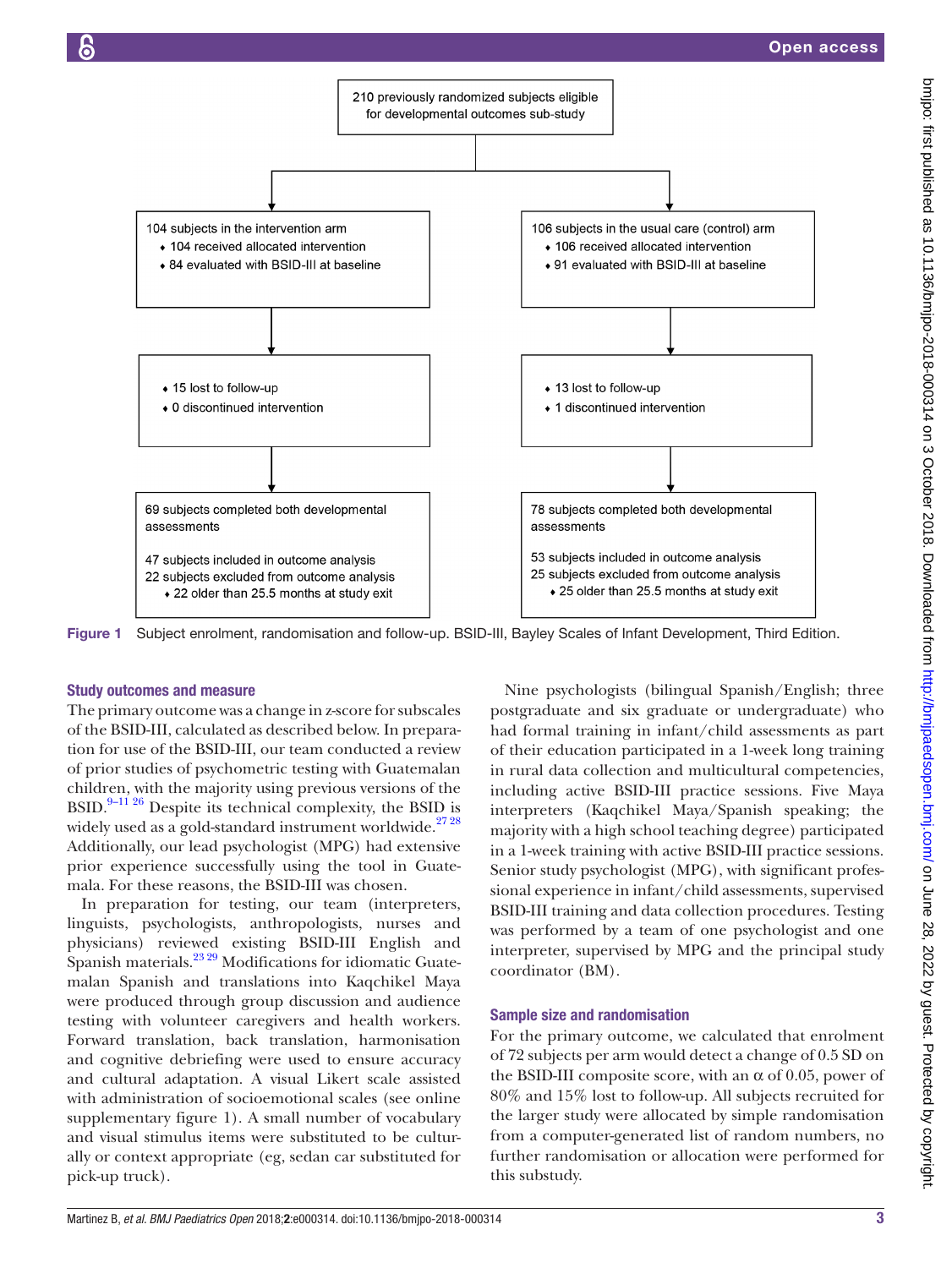# Statistical analyses

Descriptive statistics were calculated using Stata V.13. Family poverty scores (possible score range: 0–100) were calculated as described.<sup>30</sup> Overall FCI scores were calcu-lated as the sum of 18 item scores.<sup>[22](#page-7-11)</sup> Differences between arms were assessed using the Student's t-test or Wilcoxon-Mann-Whitney U test for continuous variables and the  $X^2$ or Fisher's exact tests for categorical variables. Analysis was by intention-to-treat, except where loss to follow-up prevented collecting outcome data or baseline age-band BSID-III data were unavailable to calculate exit BSID-III z-scores.

Raw scores for each BSID-III subscale (cognitive, receptive and expressive language, fine and gross motor, socioemotional) were calculated as the sum of assessment items performed. BSID-III norms do not exist for Guatemala, and there are concerns about the validity of applying BSID-III norms from a different population. This is the

case because, for example, some test items are most appropriate for urban, literate populations (eg, use of books in the testing process) and because some language items require adaptation to the syntactic structure of Mayan languages.<sup>31</sup> 32 Furthermore, after data collection for the study was completed, interim ethics board review requested that we not use external norms in our analysis plan. Therefore, study-internal z-scores for each BSID-III subscale were calculated based on the raw scores distribution of each age-band during baseline measurements, an approach used in other studies.<sup>33</sup> 34 These were then used to calculate individual subject z-scores for both 0 and 6month timepoints. Since all subjects recruited were younger than 24 months, baseline BSID-III z-score data distribution was unavailable for subjects in older age bands (>25.5 months) at study exit, hence subjects older than 25.5 months were excluded from the primary outcome analysis.

<span id="page-3-0"></span>

| Baseline demographic, clinical and BSID-III characteristics of study participants<br>Table 1 |                                                       |                            |           |
|----------------------------------------------------------------------------------------------|-------------------------------------------------------|----------------------------|-----------|
| Characteristic*                                                                              | Individualised education<br>(intervention) arm (n=84) | Usual care arm<br>$(n=91)$ | P valuest |
| Maternal characteristics                                                                     |                                                       |                            |           |
| Age (years)                                                                                  | 26.08±6.84                                            | 27.15±6.59                 | 0.29      |
| Education (years)                                                                            | $2(0-3.5)$                                            | $2(0-4)$                   | 0.93      |
| Literacy, no. (%)                                                                            | 44 (51.65)                                            | 47 (52.38)                 | 0.92      |
| Parity                                                                                       | $2.5(1-5)$                                            | $3(2-5)$                   | 0.43      |
| Child characteristics                                                                        |                                                       |                            |           |
| Male, no. (%)                                                                                | 49 (58.33)                                            | 57 (62.64)                 | 0.56      |
| Age at BSID-III evaluation (months)                                                          | $16.32 + 4.93$                                        | $15.84 + 5.21$             | 0.53      |
| Height-for-age z-score                                                                       | $-3.40+0.69$                                          | $-3.41 \pm 0.73$           | 0.91      |
| Weight-for-age z-score                                                                       | $-2.01 \pm 0.74$                                      | $-1.94 \pm 0.82$           | 0.54      |
| Weight-for-length z-score                                                                    | $-0.26 \pm 0.86$                                      | $-0.13 \pm 0.90$           | 0.35      |
| Feeding practices indicators                                                                 |                                                       |                            |           |
| Minimum dietary diversity, no. (%)                                                           | 59 (70.24)                                            | 49 (53.85)                 | 0.03      |
| Minimum meal frequency, no. (%)                                                              | 68 (80.95)                                            | 81 (89.01)                 | 0.13      |
| Minimum acceptable diet, no. (%)                                                             | 51 (60.71)                                            | 43 (47.25)                 | 0.07      |
| Household characteristics                                                                    |                                                       |                            |           |
| No. of children under 5 years                                                                | $2(1-2)$                                              | $2(1-2)$                   | 0.18      |
| Family poverty score                                                                         | $28.33 \pm 11.64$                                     | $27.35 \pm 9.17$           | 0.53      |
| Family care indicators score                                                                 | $8.59 \pm 2.63$                                       | $8.47 \pm 2.15$            | 0.74      |
| BSID-III subscales z-scores‡                                                                 |                                                       |                            |           |
| Cognitive                                                                                    | $-0.05 \pm 1.00$                                      | $0.04 \pm 0.97$            | 0.53      |
| Receptive language                                                                           | $-0.02 \pm 0.96$                                      | $0.02 \pm 1.00$            | 0.81      |
| Expressive language                                                                          | $0.01 \pm 0.94$                                       | $-0.01 \pm 1.02$           | 0.88      |
| Fine motor                                                                                   | $-0.15+0.94$                                          | $0.14 \pm 1.00$            | 0.06      |
| Gross motor                                                                                  | $-0.10+0.91$                                          | $0.10 \pm 1.04$            | 0.18      |
| Socioemotional                                                                               | $0.05 \pm 1.15$                                       | $-0.02 \pm 0.95$           | 0.65      |

\*Data presented as means±SD, median (IQR) or no. (%), as appropriate.

 $\dagger$ Student's t-test or Wilcoxon-Mann-Whitney U test for continuous variables,  $X^2$  or Fisher's exact tests for categorical variables, as appropriate.

‡ BSID-III, Bayley Scales of Infant Development, Third Edition.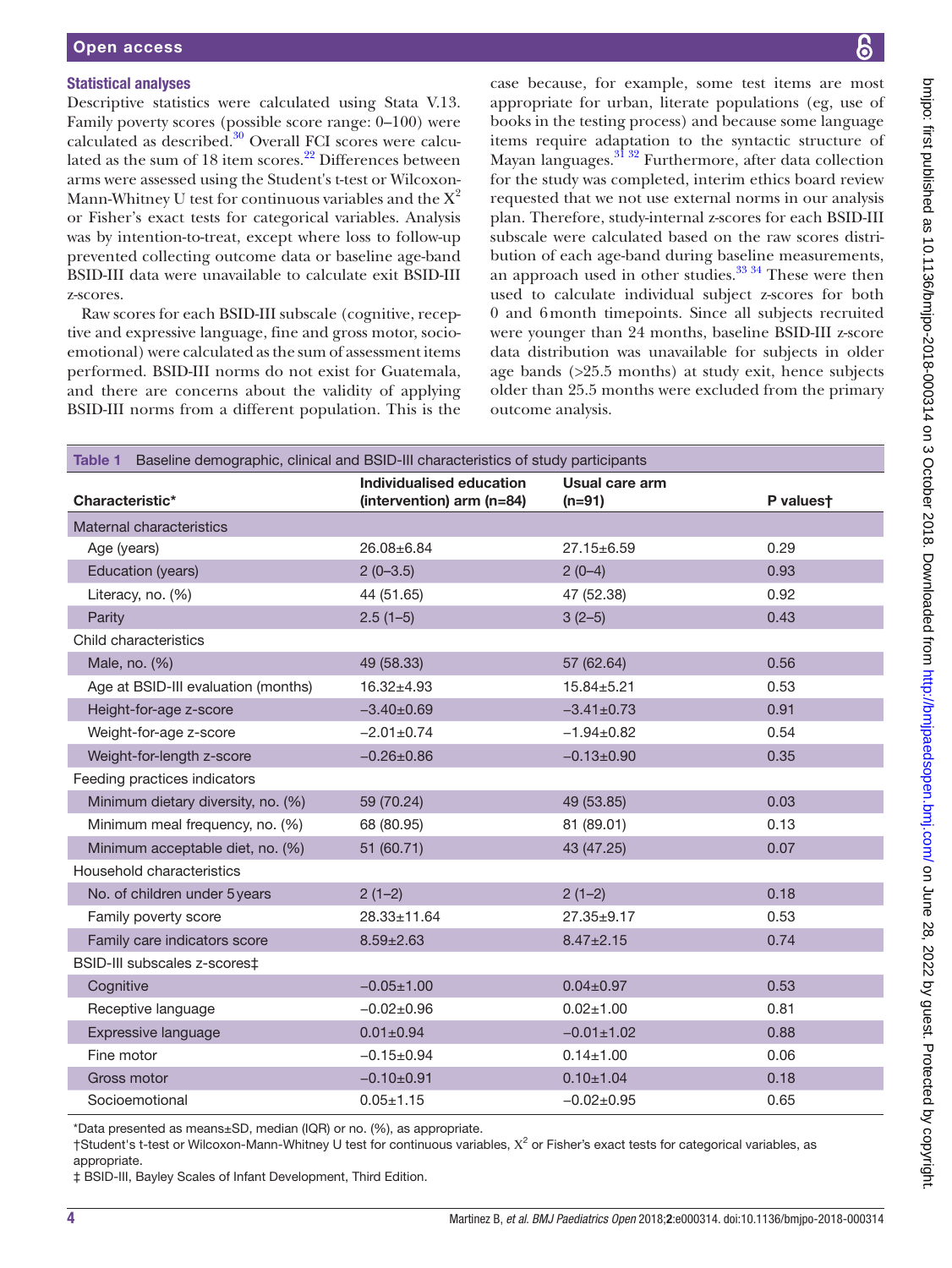We conducted an adjusted exploratory analysis to investigate the effect of prespecified covariates on the primary outcomes, including maternal parity and education, gender, number of under-5 children in the home, household socioeconomic status and age and length-for-age at enrolment. We constructed a hierarchical linear model for BSID-III subscales (MIXED function, Stata V.13). Non-significant covariates were removed from the model using serial likelihood ratio tests.<sup>35</sup> The best-fit model for all BSID-III subscales was chosen using the Breusch-Pagan Langrange multiplier test.

#### **RESULTS**

#### **Participants**

Eligible participants were recruited in rolling fashion from August to December 2015. Final participants exited in July 2016. A total of 210 children were eligible for the substudy (104 intervention arm, 106 usual care arm). Eighty-four children in the intervention and 91 in the control arm received BSID-III evaluation at study entry. Baseline characteristics of participants in the two study arms were well balanced, except for children in the intervention arm having greater minimum dietary diversity [\(table](#page-3-0) 1).

The cumulative incidence of loss to follow-up was 18% (n=15) in the intervention and 14% (n=13) in the usual care arm ([figure](#page-2-0) 1). One child in the control arm discontinued treatment. Furthermore, 22 children in the intervention arm and 25 in the control arm with BSID-III data at study exit were older than 25.5 months. Baseline z-score data distribution was not available for this older age band. Online [supplementary table 1](https://dx.doi.org/10.1136/bmjpo-2018-000314) compares the characteristics of subjects who completed the study and both BSID-III evaluations (n=147) with those lost to follow-up or who did not complete both assessments (n=63). There were no statistically significant differences for major characteristics. Online [supplementary](https://dx.doi.org/10.1136/bmjpo-2018-000314) [table 2](https://dx.doi.org/10.1136/bmjpo-2018-000314) compares the baseline characteristics of subjects excluded from the outcomes analysis due to age at study exit with those included. Subjects excluded were similar to those included, except for having lower minimum

meal frequency (72% for excluded vs 88% for included subjects) and being older  $(21.97\pm1.71 \text{ vs } 13.60\pm3.95$ months). Difference in age was an expected finding, since our analysis was restricted to subjects younger than 25.5 months at study end point, since baseline BSID-III data distribution for z-scores calculation was unavailable for the older age bands.

#### **Outcomes**

The analysis of primary outcomes was by intention-totreat for subjects younger than 25.5 months at study exit in this substudy, including one child who discontinued treatment. One hundred subjects were included in the primary analysis (47 intervention arm, 53 usual care arm; [figure](#page-2-0) 1). For developmental outcomes ([table](#page-4-0) 2), we observed positive changes in most BSID-III subscales z-scores over the 6-month period in both study arms (median duration between measurements 189 days (IQR 182–189)). Mean change for subscales was 0.45 (95% CI 0.23 to 0.67) z-scores in the intervention arm, and 0.43 (95% CI 0.25 to 0.61) z-scores in the usual care arm. No statistically significant differences were observed between the two study arms.

#### Exploratory analyses

We used a hierarchical linear regression model to estimate changes in each BSID-III subscale z-score as a function of prespecified covariates, while controlling for subject-level variation over time. Our final model included gender, age at enrolment, maternal parity and school attendance, number of children under 5 in the household and study arm. The adjusted analysis was consistent with our unadjusted primary analysis, with statistically significant improvements in developmental outcomes over the study period in all subscales ([table](#page-5-0) 3), despite no difference between the study arms. Maternal school attendance was associated with greater positive expressive language and gross motor developmental changes (change at 6 months of 0.34, 95%CI 0.06 to 0.62, and 0.31, 95%CI 0.04 to 0.59 z-scores, respectively). Improvements in the cognitive subscale z-scores were more pronounced for males (0.28, 95%CI 0.03 to 0.53).

<span id="page-4-0"></span>

| <b>Table 2</b> Key developmental outcomes   |                                                       |                         |                            |
|---------------------------------------------|-------------------------------------------------------|-------------------------|----------------------------|
| z-Scores change for BSID-III<br>subscales*‡ | Individualised education<br>(intervention) arm (n=47) | Usual care arm $(n=53)$ | <b>Difference</b>          |
| Cognitive                                   | $0.28$ (-0.14 to 0.71)                                | $0.38$ (0.05 to 0.72)   | $-0.10$ ( $-0.63$ to 0.43) |
| Receptive language                          | $0.49(0.11)$ to $0.86$                                | $0.56$ (0.21 to 0.92)   | $-0.08$ ( $-0.58$ to 0.43) |
| Expressive language                         | $0.69$ (0.38 to 0.99)                                 | $0.63$ (0.34 to 0.93)   | $0.05$ (-0.36 to 0.48)     |
| Fine motor                                  | $0.40$ (0.04 to 0.76)                                 | $0.27$ (-0.09 to 0.63)  | $0.13$ (-0.38 to 0.63)     |
| Gross motor                                 | $0.70$ (0.30 to 1.10)                                 | $0.51$ (0.18 to 0.85)   | $0.19$ (-0.32 to 0.70)     |
| Socioemotional                              | $0.20$ (-0.13 to 0.53)                                | $0.44$ (0.07 to 0.81)   | $-0.24$ ( $-0.73$ to 0.25) |
| Mean change                                 | $0.45(0.23)$ to $0.67$ )                              | $0.43$ (0.25 to 0.61)   | $0.02$ (-0.25 to 0.30)     |

\*Values are mean z-score change (95%CI).

‡BSID-III, Bayley Scales of Infant Development, Third Edition.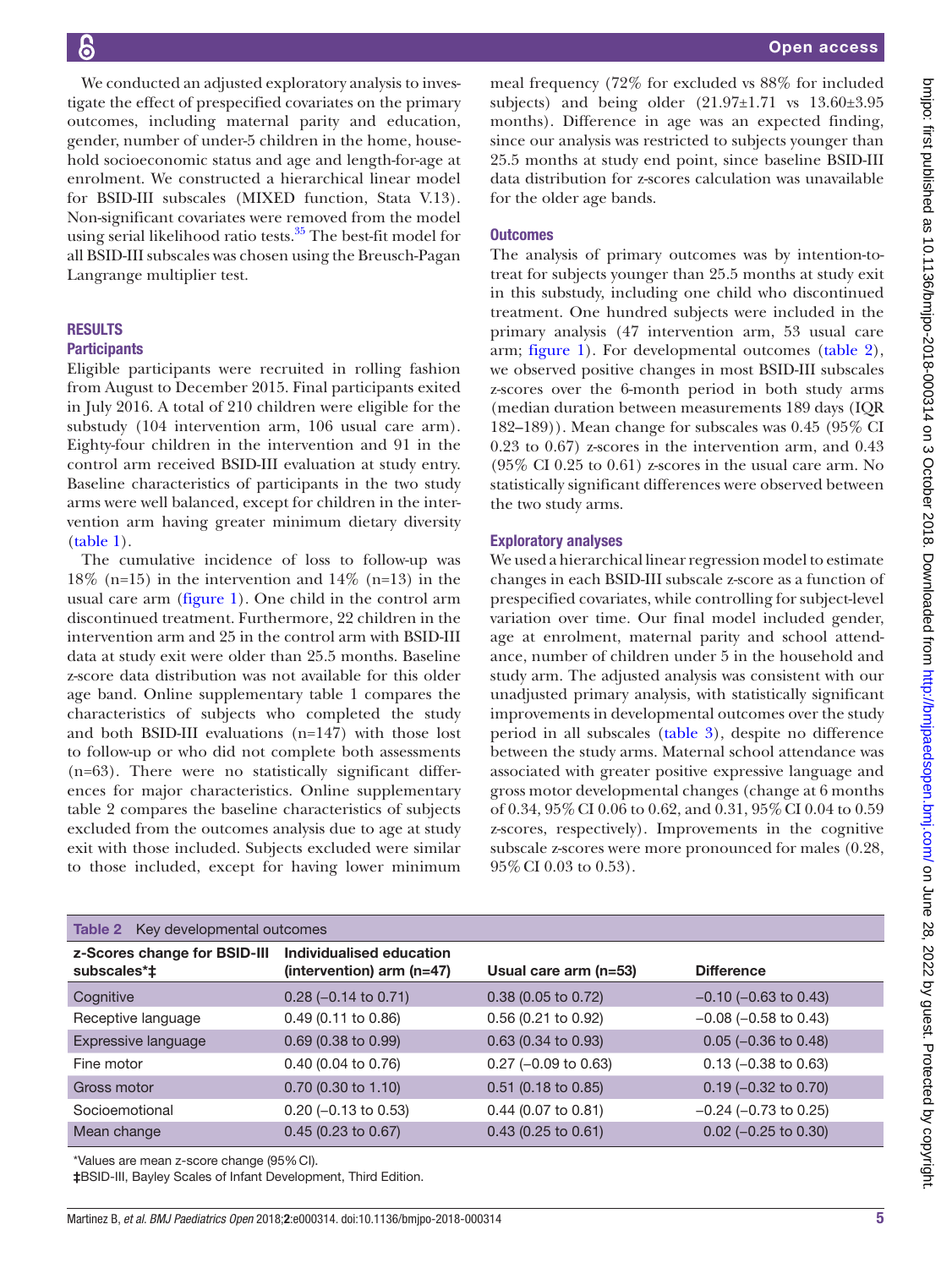| × |  |
|---|--|
|   |  |

<span id="page-5-0"></span>

| Table 3                                                                              | Estimates and 95% Cl from hierarchical linear mixed models for z-scores change in BSID-III subscales‡ |                                       |                                  |                            |                                 |                             |
|--------------------------------------------------------------------------------------|-------------------------------------------------------------------------------------------------------|---------------------------------------|----------------------------------|----------------------------|---------------------------------|-----------------------------|
| Covariates                                                                           | Cognitive<br>$(n=176)$                                                                                | Receptive language<br>$(n=176)$       | Expressive language<br>$(n=174)$ | Fine motor<br>$(n=174)$    | <b>Gross motor</b><br>$(n=175)$ | Socioemotional<br>$(n=185)$ |
| Adjusted z-score change<br>from study entry to exit                                  | $0.41$ <sup>*</sup> (0.09 to 0.73)                                                                    | $(0.18 \text{ to } 0.81)$<br>$0.50**$ | $0.69**$ (0.42 to 0.96)          | $0.32$ $(0.01$ to $0.63)$  | $0.58**$ (0.27 to 0.89)         | $0.52**$ (0.22 to 0.82)     |
| (0=female, 1=male)<br>Gender                                                         | 0.28 (0.03 to 0.53)                                                                                   | $(-0.32 \text{ to } 0.18)$<br>$-0.07$ | $-0.08 (-0.33 to 0.18)$          | $0.03 (-0.21 to 0.26)$     | $-0.05(-0.30 to 0.21)$          | $-0.06(-0.32 to 0.19)$      |
| Age at enrolment (months)                                                            |                                                                                                       |                                       |                                  |                            |                                 |                             |
| $6 - 12$                                                                             | I                                                                                                     | I                                     | I                                |                            | I                               | I                           |
| $13 - 18$                                                                            | $0.08(-0.23 to 0.39)$                                                                                 | $0.06 (-0.24 to 0.37)$                | $-0.13(-0.45$ to 0.18)           | $0.13(-0.16 to 0.42)$      | $0.07 (-0.24 to 0.38)$          | $-0.09(-0.41$ to 0.24)      |
| $19 - 24$                                                                            | $0.22 (-0.10 to 0.53)$                                                                                | $-0.24$ to 0.38)<br>0.07(             | $0.06 (-0.26 to 0.37)$           | $0.20 (-0.10 to 0.50)$     | $0.20 (-0.11 to 0.52)$          | $-0.15(-0.48$ to 0.17)      |
| Maternal parity<br>(52, 23)                                                          | $-0.26$ $(-0.05$ to $0.51)$                                                                           | $(-0.32 \text{ to } 0.28)$<br>$-0.02$ | $-0.09 (-0.39 to 0.22)$          | $-0.14 (-0.43 to 0.15)$    | $-0.09(-0.40 to 0.21)$          | $-0.25$ $(-0.54$ to 0.05)   |
| Maternal school attendance<br>(none, some)                                           | $-0.02$ $(-0.30$ to 0.26) 0.10 $(-0.17$ to 0.38)                                                      |                                       | 0.34* (0.06 to 0.62)             | $0.14 (-0.12 to 0.40)$     | 0.31* (0.04 to 0.59)            | $-0.05$ $(-0.33$ to 0.24)   |
| No. of children under 5                                                              |                                                                                                       |                                       |                                  |                            |                                 |                             |
|                                                                                      |                                                                                                       | I                                     |                                  |                            |                                 |                             |
| 2                                                                                    | $0.23(-0.05$ to $0.51)$                                                                               | $0.02$ ( $-0.26$ to $0.30$ )          | $0.00 (-0.28 to 0.28)$           | $0.14 (-0.12 to 0.41)$     | $0.02$ ( $-0.26$ to 0.30)       | $-0.25$ $(-0.54$ to 0.05)   |
| <u>က</u> ို                                                                          | $0.36(-0.10 to 0.82)$                                                                                 | $-0.13(-0.59$ to 0.32)                | $0.19 (-0.27 to 0.66)$           | $0.08 (-0.36 to 0.51)$     | $0.28(-0.18$ to $0.74)$         | $-0.16(-0.63$ to 0.32)      |
| (0=usual care, 1=intervention)<br>Study arm                                          | $-0.08$ $(-0.38$ to 0.21)                                                                             | $-0.04 (-0.32 \text{ to } 0.25)$      | $0.01 (-0.27 to 0.29)$           | $-0.27$ ( $-0.55$ to 0.00) | $-0.20$ $(-0.49$ to $0.09)$     | $-0.01(-0.30 to 0.28)$      |
| Likelihood Ratio test                                                                | 0.11                                                                                                  | 0.13                                  | 0.0008                           | 0.20                       | 0.05                            | 0.007                       |
| #BSID -III, Bayley Scales of Infant Development, Third Edition.<br>*p<0.05, **p<0.01 |                                                                                                       |                                       |                                  |                            |                                 |                             |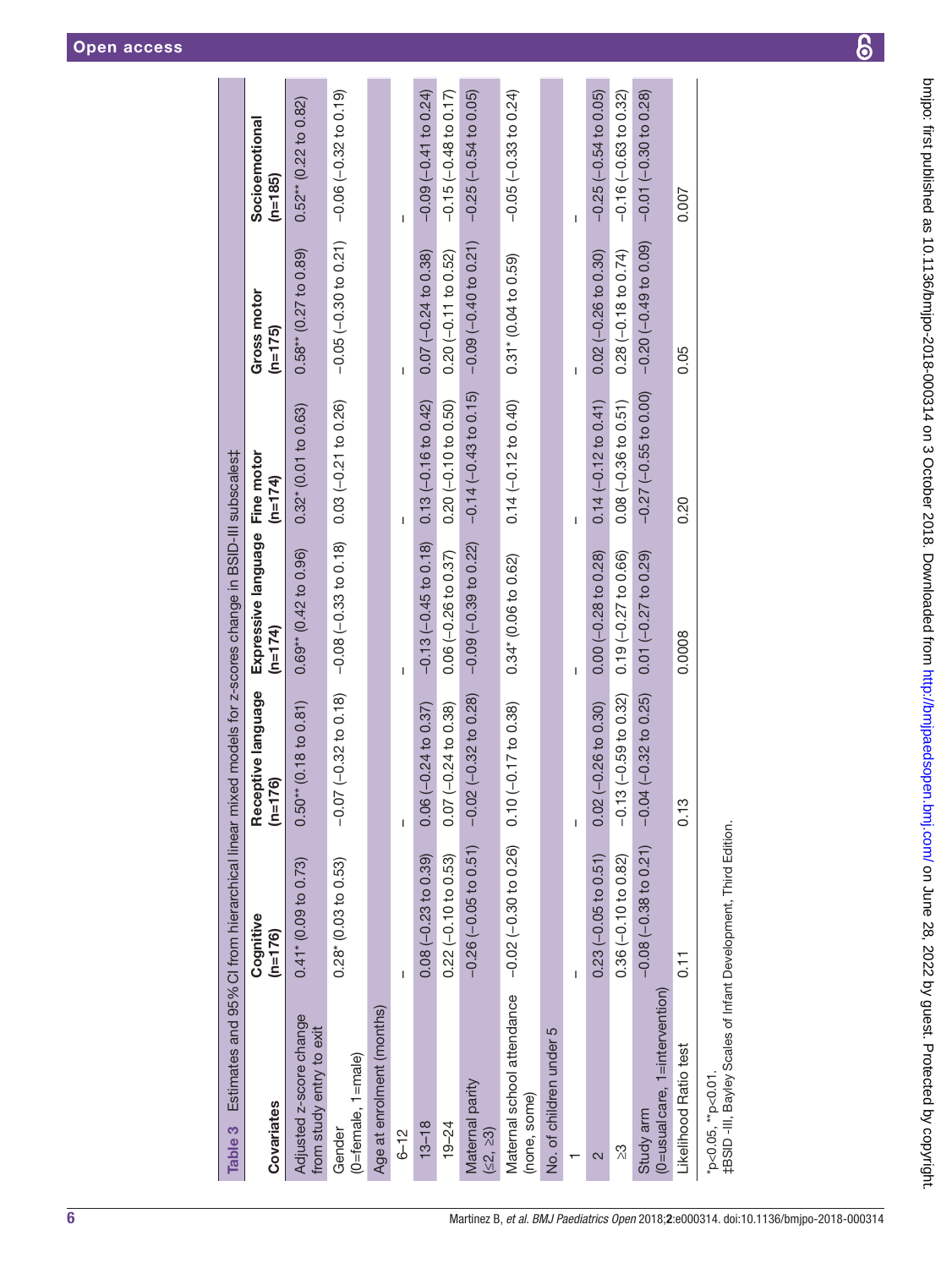In this paper, we describe developmental outcomes from a substudy of a larger individually randomised clinical trial of a complementary feeding intervention in a rural indigenous area of Guatemala with high stunting prevalence. We found significant improvements across multiple developmental subscales over the study period for children in both the usual care (mean change of 0.43 (95% CI 0.25 to 0.61) z-scores) and the intervention (mean change of 0.45 (95% CI 0.23 to 0.67) z-scores) arms. These improvements remained highly statistically significant after controlling for important covariates [\(table](#page-5-0) 3) and occurred despite the larger study showing only non-significant improvements in linear growth, as previously reported[.24](#page-7-13)

No statistically significant difference in improvements was observed between the study arms, suggesting that both usual care and intensive approaches were equally effective in promoting development. Important limitations of our study lead to two alternative explanations for this finding. First, when designing the trial, usual care was to be delivered by an existing public sector rural programme. However, widespread closures of these public services happened during study preparation.<sup>19</sup> Therefore, MHA's CHWs agreed to institute the usual care arm. Since these CHWs conduct activities using home visits (rather than the public sector's facility-based approach), the quality of usual care may have been greater than anticipated, leading to better outcomes. Additionally, the number of children included in the primary analysis was underpowered to detect a difference between the study arms. This loss of power occurred for two reasons. First, an ethics board interim review request after completing data collection led to use study-internal baseline z-scores for comparison and exclusion of some older children from the analysis. Second, the difficult rural geography and lengthy time-requirements for BSID-III assessments led to more caregivers than expected declining to complete follow-up assessments. Although there were few differences in baseline characteristics between subjects included versus excluded for these two reasons (see online [supplementary tables 1–2](https://dx.doi.org/10.1136/bmjpo-2018-000314)), the proportion of children included in the analysis still remains only 43% of the originally randomised sample [\(figure](#page-2-0) 1). This potentially limits the generalisability of our findings, especially for the older children (aged 25–30 months at study exit), who represent the largest proportion of subjects excluded from the analysis.

Our study also has two important strengths. First, despite extensive work on stunting in rural indigenous Maya populations, there have been few contemporary efforts to investigate developmental outcomes in this population. $8-11$  Our study represents, to our knowledge, the first report of the impact of a nutrition intervention on development in Maya infants. Second, despite its impact on overall study power, the use of study-internal z-scores for comparisons overcomes some concerns about the validity and reliability of the BSID-III for this indigenous

population, allowing for robust internal comparisons, although the results we report here cannot be directly compared with populations from other studies.

Our study contributes to the literature on complementary feeding interventions, a cornerstone of stunting prevention and treatment efforts in low-income and middle-income countries. $13-15$  Although multiple studies and meta-analyses have demonstrated the importance of complementary feeding interventions for promoting linear growth, $13-15$  there are fewer studies examining their impact on development.<sup>17</sup> <sup>18 36</sup> Here, we show that both usual care (lower intensity) and a higher-intensity approach to complementary feeding have important developmental effects. Our finding of no difference between higher-intensity and lower-intensity approaches contrasts with a large cluster-randomised trial in India, where a more-intensive approach showed improved developmental outcomes.[37](#page-8-1) Given our study's low power, and the fact that complementary feeding indicators significantly improved in our larger trial, $^{24}$  $^{24}$  $^{24}$  we believe that the final role of individualised, intensive approaches to complementary feeding in our setting is not yet settled.

Our study has two important implications for child nutrition policy in Guatemala. Guatemala's indigenous Maya population has some of the poorest nutritional outcomes in the world and, despite a recent resurgence public interest in this problem,<sup>38</sup> 39</sup> chronic political and financial instability threatens sustained public and private commitments. Our study demonstrates, for the first time, the developmental impacts that such interventions can have for Maya children at risk and will help to advance this critical national conversation. Furthermore, our study shows that even low-intensity interventions modelled on existing public policy guidelines can be of great benefit. $40$ Second, we demonstrate here that, despite the cultural and linguistic challenges of developmental assessments in this population, such evaluations are feasible and can show important developmental impact even when growth outcomes are equivocal. $24$  We call for other nutrition researchers and programme implementers in Guatemala to more routinely incorporate developmental outcomes into their planned evaluations.

Future research priorities for our group include largescale well-powered investigations of complementary and responsive feeding interventions, as well as more comprehensive, integrated nutrition and ECD interventions by CHWs in rural Guatemala. This latter point is especially important, since it is increasingly recognised that comprehensive, multisectorial interventions are most likely to generate sustained positive impact. Design and evaluation of comprehensive wrap-around interventions is also most in-line with the Nurturing Care Framework for childhood recently put forth by WHO and Unicef.<sup>41 42</sup> In addition, we are currently planning a re-enrolment study of this trial cohort to see if further growth or developmental benefits emerge or are sustained with longer follow-up, since an inherent weakness of this study was its short follow-up time. Finally, we plan to publish in greater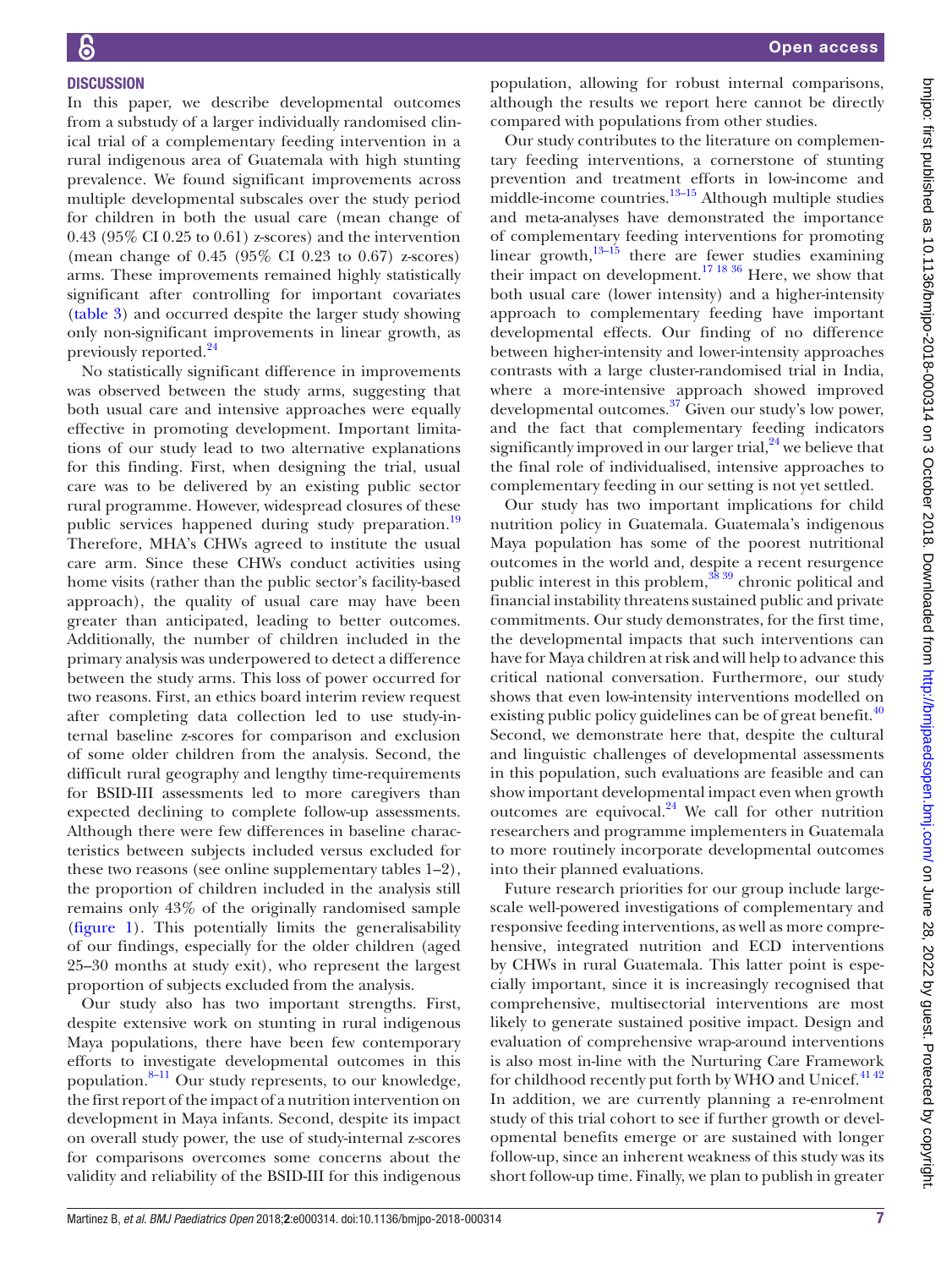detail our methodology for adapting the BSID-III and related instruments to this population.

Acknowledgements The authors would like to thank the subjects, their families and communities for their participation in this study. The authors would also like to thank the interpreters at MHA and the graduate and undergraduate psychology students at Universidad del Valle de Guatemala for their collaboration performing the BSID-III assessments.

Contributors BM supervised the study, analysed and interpreted data and produced the first manuscript draft. SC cured, analysed and interpreted data. PR, ML, AG collected data and supervised BSID-III data collection. MFW and MPG supervised the study and cultural adaptation for the BSID-III. MPG and PR designed and supervised the study. No individual was given any form of payment to produce the article. All authors critically revised the manuscript and made substantial contributions to the final draft.

Funding This work was supported by Grand Challenges Canada, grant number SB-1726251050.

Disclaimer The study sponsor had no role in study design; the collection, analysis and interpretation of data; the writing of the report and the decision to submit the paper for publication.

Competing interests BM, MFW and PR are employees or volunteers at Wuqu' Kawoq, Maya Health Alliance, the non-governmental organisation that provided logistical support for this study in Guatemala. SC, PR, ML, AG and MPG are doctoral students or employees of Universidad del Valle de Guatemala. The authors declare no other relationships or activities that could have influenced the submitted work.

Patient consent Not required.

Ethics approval Institutional Review Boards of the Universidad del Valle de Guatemala and Maya Health Alliance.

Provenance and peer review Not commissioned; externally peer reviewed.

Data sharing statement Study protocol, replication dataset and statistical code are available on publication at:<https://doi.org/10.7910/DVN/ATJ3NW>.

Open access This is an open access article distributed in accordance with the Creative Commons Attribution 4.0 Unported (CC BY 4.0) license, which permits others to copy, redistribute, remix, transform and build upon this work for any purpose, provided the original work is properly cited, a link to the licence is given, and indication of whether changes were made. See: [https://creativecommons.org/](https://creativecommons.org/licenses/by/4.0/) [licenses/by/4.0/](https://creativecommons.org/licenses/by/4.0/).

#### **REFERENCES**

- <span id="page-7-0"></span>1. Lu C, Black MM, Richter LM. Risk of poor development in young children in low-income and middle-income countries: an estimation and analysis at the global, regional, and country level. *[Lancet Glob](http://dx.doi.org/10.1016/S2214-109X(16)30266-2)  [Health](http://dx.doi.org/10.1016/S2214-109X(16)30266-2)* 2016;4:e916–22.
- 2. McCoy DC, Peet ED, Ezzati M, *et al*. Early childhood developmental status in low- and middle-income countries: national, regional, and global prevalence estimates using predictive modeling. *[PLoS Med](http://dx.doi.org/10.1371/journal.pmed.1002034)* 2016;13:e1002034.
- <span id="page-7-1"></span>3. Black RE, Victora CG, Walker SP, *et al*. Maternal and child undernutrition and overweight in low-income and middle-income countries. *[Lancet](http://dx.doi.org/10.1016/S0140-6736(13)60937-X)* 2013;382:427–51.
- <span id="page-7-2"></span>4. Ministerio de Salud Pública y Asistencia Social. *VI Encuesta Nacional de Salud Materno Infantil*. Guatemala City, Guatemala: Ministerio de Salud Pública y Asistencia Social, 2015.
- <span id="page-7-5"></span>5. Food and Nutritional Assistance III Project. *Summary report: development of evidence-based dietary recommendations for children, pregnant women, and lactating women living in the western highlands in Guatemala*. Washington, DC: Food and Nutritional Assistance III Project, 2013.
- 6. Brown K, Henretty N, Chary A, *et al*. Mixed-methods study identifies key strategies for improving infant and young child feeding practices in a highly stunted rural indigenous population in Guatemala. *[Matern](http://dx.doi.org/10.1111/mcn.12141)  [Child Nutr](http://dx.doi.org/10.1111/mcn.12141)* 2016;12:262–77.
- <span id="page-7-3"></span>7. Hoddinott J, Behrman JR, Maluccio JA, *et al*. Adult consequences of growth failure in early childhood. *[Am J Clin Nutr](http://dx.doi.org/10.3945/ajcn.113.064584)* 2013;98:1170–8.
- <span id="page-7-4"></span>8. Varela-Silva MI, Bogin B, Sobral JA, *et al*. Deep data science to prevent and treat growth faltering in Maya children. *[Eur J Clin Nutr](http://dx.doi.org/10.1038/ejcn.2016.63)* 2016;70:679–80.
- <span id="page-7-15"></span>9. Kuklina EV, Ramakrishnan U, Stein AD, *et al*. Growth and diet quality are associated with the attainment of walking in rural Guatemalan infants. *[J Nutr](http://dx.doi.org/10.1093/jn/134.12.3296)* 2004;134:3296–300.
- 10. Thompson L, Peñaloza RA, Stormfields K, *et al*. Validation and adaptation of rapid neurodevelopmental assessment instrument for infants in Guatemala. *[Child Care Health Dev](http://dx.doi.org/10.1111/cch.12279)* 2015;41:1131–9.
- <span id="page-7-6"></span>11. Kuklina EV, Ramakrishnan U, Stein AD, *et al*. Early childhood growth and development in rural Guatemala. *[Early Hum Dev](http://dx.doi.org/10.1016/j.earlhumdev.2005.10.018)* 2006;82:425–33.
- 12. Enneman A, Hernández L, Campos R, *et al*. Dietary characteristics of complementary foods offered to Guatemalan infants vary between urban and rural settings. *[Nutr Res](http://dx.doi.org/10.1016/j.nutres.2009.06.007)* 2009;29:470–9.
- <span id="page-7-20"></span>13. Lassi ZS, Das JK, Zahid G, *et al*. Impact of education and provision of complementary feeding on growth and morbidity in children less than 2 years of age in developing countries: a systematic review. *[BMC Public Health](http://dx.doi.org/10.1186/1471-2458-13-S3-S13)* 2013;13(Suppl 3):S13.
- 14. Dewey KG, Adu-Afarwuah S. Systematic review of the efficacy and effectiveness of complementary feeding interventions in developing countries. *[Matern Child Nutr](http://dx.doi.org/10.1111/j.1740-8709.2007.00124.x)* 2008;4(Suppl 1):24–85.
- 15. Bhutta ZA, Das JK, Rizvi A, *et al*. Evidence-based interventions for improvement of maternal and child nutrition: what can be done and at what cost? *[Lancet](http://dx.doi.org/10.1016/S0140-6736(13)60996-4)* 2013;382:452–77.
- <span id="page-7-7"></span>16. Krebs NF, Lozoff B, Georgieff MK. Neurodevelopment: the impact of nutrition and inflammation during infancy in low-resource settings. *[Pediatrics](http://dx.doi.org/10.1542/peds.2016-2828G)* 2017;139(Suppl 1):S50–8.
- <span id="page-7-21"></span>17. Walker SP, Chang SM, Powell CA, *et al*. Effects of early childhood psychosocial stimulation and nutritional supplementation on cognition and education in growth-stunted Jamaican children: prospective cohort study. *[Lancet](http://dx.doi.org/10.1016/S0140-6736(05)67574-5)* 2005;366:1804–7.
- 18. Grantham-McGregor SM, Fernald LC, Kagawa RM, *et al*. Effects of integrated child development and nutrition interventions on child development and nutritional status. *[Ann N Y Acad Sci](http://dx.doi.org/10.1111/nyas.12284)* 2014;1308:11–32.
- <span id="page-7-8"></span>19. Avila C, Bright R, Gutierrez JC, *et al*. *Guatemala health system assessment*. Bethesda MD: Health Finance & Governance Project, Abt Associates Inc, 2015.
- <span id="page-7-9"></span>20. Martinez B, Flood D, Cnop K, *et al*. Improving infant and young child nutrition in a highly stunted rural community: a practical case study from Guatemala. In: Preedy V, Patel V, eds. *Handbook of famine, starvation, and nutrient deprivation*. Cham, ZG: Springer.
- <span id="page-7-10"></span>21. WHO Multicentre Growth Reference Study Group. WHO child growth standards based on length/height, weight and age. *[Acta Paediatr](http://www.ncbi.nlm.nih.gov/pubmed/16817681)  [Suppl](http://www.ncbi.nlm.nih.gov/pubmed/16817681)* 2006;450:76–85.
- <span id="page-7-11"></span>22. Hamadani JD, Tofail F, Hilaly A, *et al*. Use of family care indicators and their relationship with child development in Bangladesh. *[J Health Popul Nutr](http://dx.doi.org/10.3329/jhpn.v28i1.4520)* 2010;28:23.
- <span id="page-7-12"></span>23. Bayley N. *Bayley Scales of infant and toddler development*. 3rd edn. San Antonio, TX: Harcourt Assessment, 2006.
- <span id="page-7-13"></span>24. Martinez B, Webb MF, Gonzalez A, *et al*. Complementary feeding intervention on stunted Guatemalan children: a randomised controlled trial. *[BMJ Paediatr Open](http://dx.doi.org/10.1136/bmjpo-2017-000213)* 2018;2:e000213.
- <span id="page-7-14"></span>25. World Health Organization. *Indicators for assessing infant and young child feeding practices*. Washington, D.C.: World Health Organization, 2007.
- 26. Pollitt E, Saco-Pollitt C, Leibel RL, *et al*. Iron deficiency and behavioral development in infants and preschool children. *[Am J Clin](http://dx.doi.org/10.1093/ajcn/43.4.555)  [Nutr](http://dx.doi.org/10.1093/ajcn/43.4.555)* 1986;43:555–65.
- <span id="page-7-16"></span>27. Fischer VJ, Morris J, Martines J. Developmental screening tools: feasibility of use at primary healthcare level in low- and middleincome settings. *[J Health Popul Nutr](http://www.ncbi.nlm.nih.gov/pubmed/25076668)* 2014;32:314.
- 28. Sabanathan S, Wills B, Gladstone M. Child development assessment tools in low-income and middle-income countries: how can we use them more appropriately? *[Arch Dis Child](http://dx.doi.org/10.1136/archdischild-2014-308114)* 2015;100:482–8.
- 29. Bayley N. *Escalas Bayley de desarrollo infantil III*. Madrid, ESP: Pearson Clinical, 2015.
- <span id="page-7-17"></span>30. Schreiner M, Woller G. *Simple poverty scorecard for Guatemala*. Guatemala, 2010.
- <span id="page-7-18"></span>31. Cromwell EA, Dube Q, Cole SR, *et al*. Validity of US norms for the bayley scales of infant development-III in Malawian children. *[Eur J](http://dx.doi.org/10.1016/j.ejpn.2013.11.011)  [Paediatr Neurol](http://dx.doi.org/10.1016/j.ejpn.2013.11.011)* 2014;18:223–30.
- 32. Chinta S, Walker K, Halliday R, *et al*. A comparison of the performance of healthy Australian 3-year-olds with the standardised norms of the bayley scales of infant and toddler development (version-III). *[Arch Dis Child](http://dx.doi.org/10.1136/archdischild-2013-304834)* 2014;99:621–4.
- <span id="page-7-19"></span>33. Prado EL, Abbeddou S, Yakes Jimenez E, *et al*. Lipid-based nutrient supplements plus malaria and diarrhea treatment increase infant development scores in a cluster-randomized trial in Burkina Faso. *[J Nutr](http://dx.doi.org/10.3945/jn.115.225524)* 2015;146:814–22.
- 34. Prado EL, Sebayang SK, Apriatni M, *et al*. Maternal multiple micronutrient supplementation and other biomedical and socioenvironmental influences on children's cognition at age 9-12 years in Indonesia: follow-up of the SUMMIT randomised trial. *[Lancet Glob Health](http://dx.doi.org/10.1016/S2214-109X(16)30354-0)* 2017;5:e217–28.